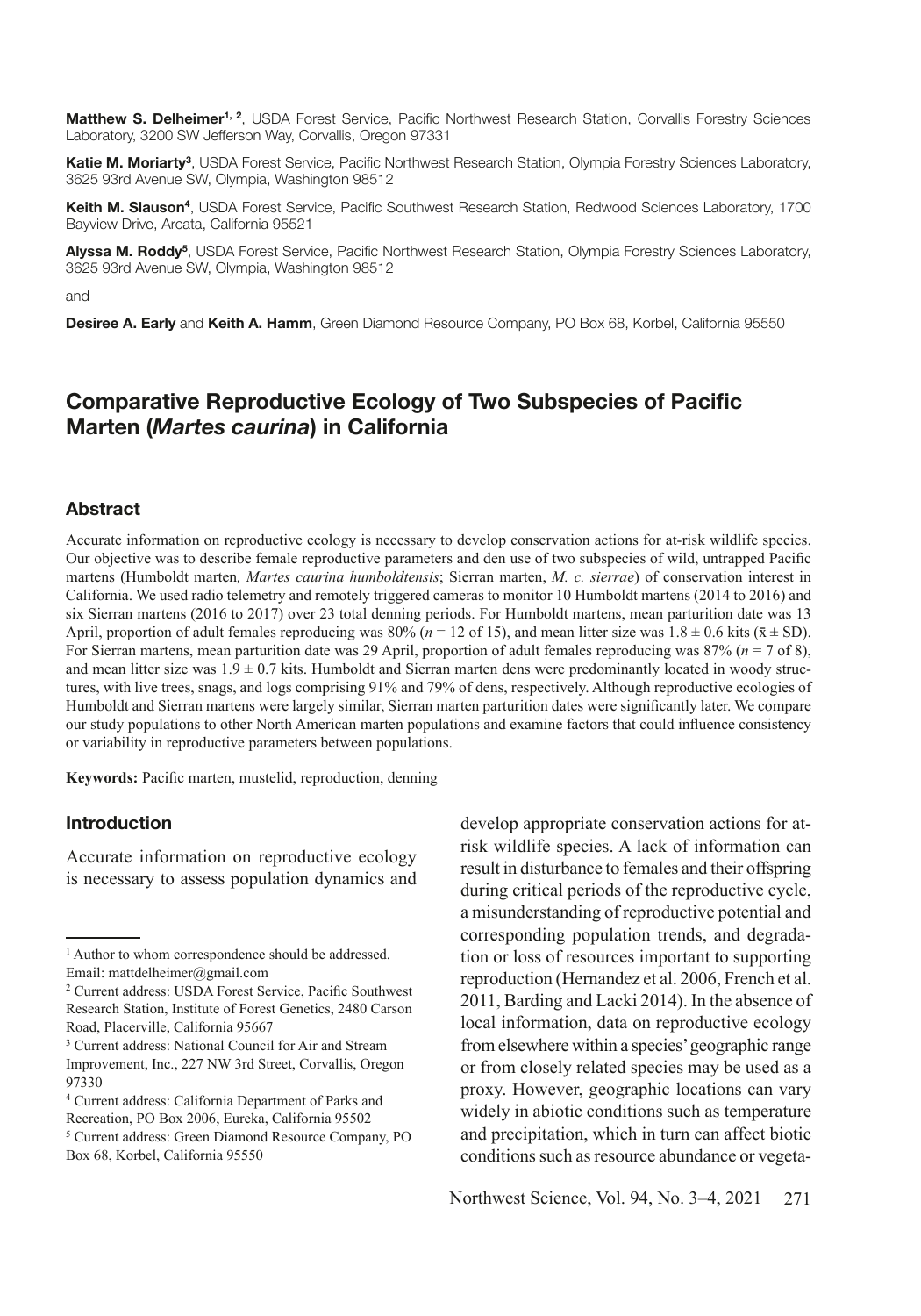

Figure 1. American marten (*Martes americana*) and Pacifc marten (*M. caurina*) distributions in North America (adapted from Dawson et al. 2017), including a zone of potential sympatry and hybridization between American and Pacifc martens ("Sympatric"). Geographic locations of the Humboldt marten (V; *M. c. humboldtensis*) and Sierran marten (U; *M. c. sierrae*) study areas in California and 24 previous studies examined for reproductive parameters of North American marten populations are indicated by a letter that corresponds with ID in Table 2.

tion communities (Bywater et al. 2010, Lada et al. 2013). While reproductive physiology (e.g., length of gestation) should be consistent across a species' range, aspects of reproductive ecology (e.g., number of offspring produced) that can potentially be infuenced by abiotic or biotic conditions may not be as generalizable. Comparison of local information to more broadly collected data may reveal where reproductive ecologies are consistent or divergent and whether generalization is appropriate.

Holarctic martens are forest-dependent mustelids that exhibit similar reproductive physiologies (Mead 1994, Green et al. 2017, Proulx and Aubry 2017), and include American and Pacifc martens

(*Martes americana, M. caurina*) in North America, pine and stone martens (*M. martes, M. foina*) in Asia and Europe, and Japanese martens and sables (*M. melampus, M. zibellina*) in Asia (Anderson 1970). American martens have a widespread distribution across the northern United States and Canada and occur across a broad range of latitudes (Figure 1; Dawson et al. 2017). Pacifc martens have recently been recognized as a distinct species from the American marten (Dawson and Cook 2012, Dawson et al. 2017, Colella et al. 2018), although a zone of sympatry and hybridization exists (Figure 1). Pacifc martens have a comparatively limited distribution along the Pacifc Coast of the United States and Canada, with disjunct populations in the southern Rocky Mountains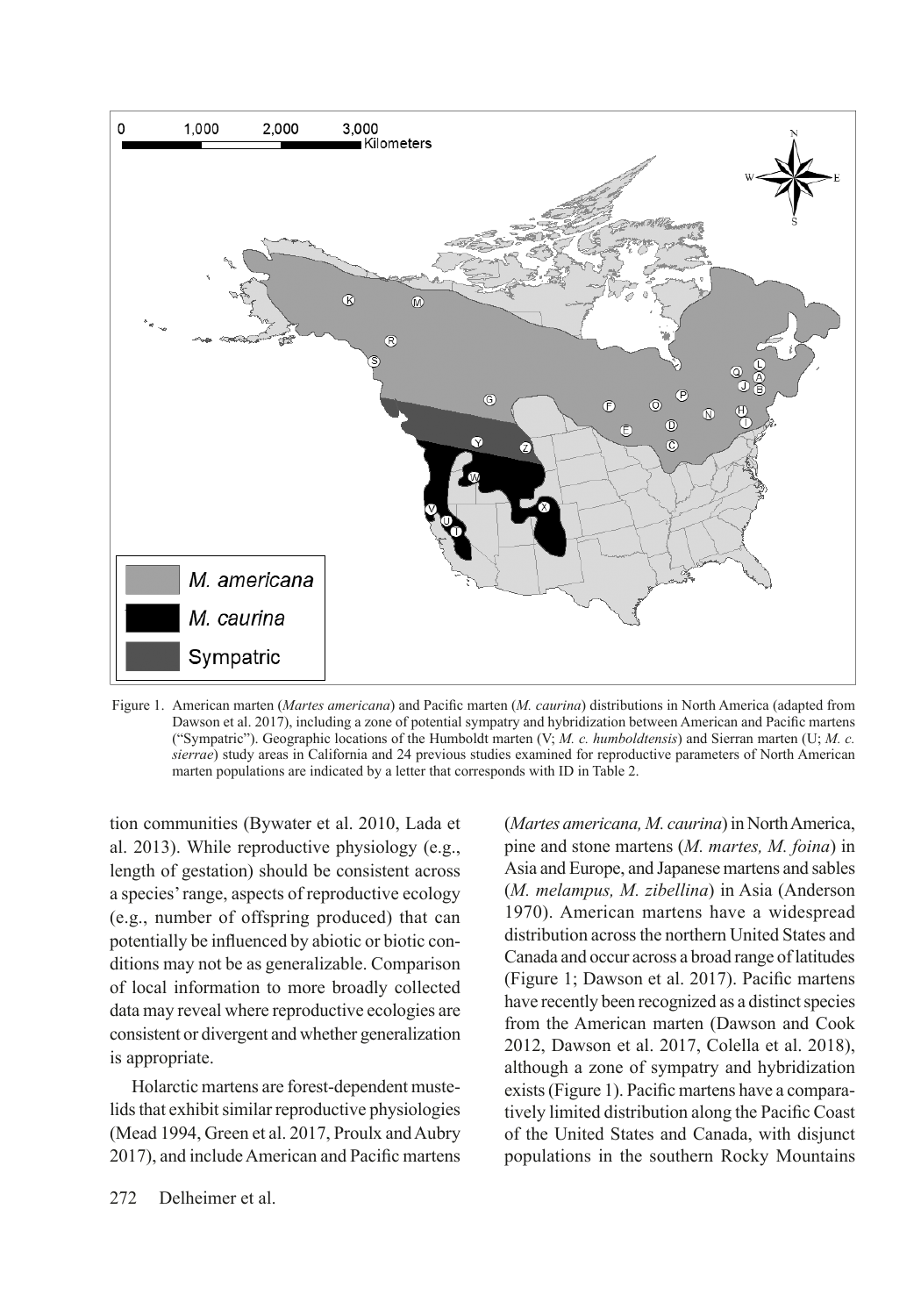and some Alaskan islands (Figure 1; Dawson et al. 2017). Much of the information concerning the reproductive ecology of North American martens has been garnered from studies of American marten populations (Green et al. 2017).

There are fve recognized subspecies of Pacifc marten, including *M. c. caurina*, *M. c. humboldtensis* (hereafter, Humboldt marten), *M. c. origenes, M. c. sierrae* (hereafter, Sierran marten)*,*  and *M. c. vulpina* (Hall 1981). Although both Humboldt and Sierran martens occur in California, Humboldt martens inhabit lower elevation coastal and near-coastal forests that receive little to no snowfall (Slauson et al. 2007, Moriarty et al. 2019), a characteristic unique among Pacifc marten subspecies. Sierran martens inhabit forests at relatively high elevations that receive significant winter snowfall (Spencer et al. 1983, Zielinski 2014), typical of forests inhabited by Pacifc marten subspecies other than the Humboldt marten (Krohn et al. 1997, Thompson et al. 2012). The Humboldt marten has received considerable conservation attention in recent years, as it was thought to be either extirpated or extremely rare in California in the late 20th century and appears to have a substantially reduced extant distribution relative to historical conditions (Zielinski et al. 2001, Slauson et al. 2019). Subsequently, the Humboldt marten was designated as state endangered in California in 2019 and was listed as threatened under the federal Endangered Species Act as a "distinct population segment" of the Pacifc marten in 2020 (California Department of Fish and Wildlife 2019, US Fish and Wildlife Service 2020). Sierran martens have experienced more localized population declines (Zielinski et al. 2005, Moriarty et al. 2011), although potential changes in temperature, snowfall, and fre severity could infuence future declines (Spencer et al. 2015, Zielinski et al. 2017).

Despite conservation concern for both subspecies, a limited amount of data are available to assess patterns of Pacifc marten reproductive ecology (Green et al. 2017). Given that Humboldt martens inhabit forests that are infuenced by dissimilar bioclimatic conditions than forests inhabited by other Pacifc martens, it is unclear whether the

reproductive ecology of Pacifc martens is consistent among subspecies, and it is further unclear whether the reproductive ecology of the more widely distributed and better-studied American marten is generalizable to Pacifc martens. To address these uncertainties, we had two primary research objectives: 1) estimate reproductive parameters for Humboldt and Sierran martens in California, including parturition date, proportion of adult females reproducing, and litter size; and 2) describe den use by Humboldt and Sierran martens. Additionally, we summarized existing information on reproductive parameters and den use from other American and Pacifc marten populations across North America to provide a comparison to our study populations. Our fndings provide baseline information for assessing Pacifc marten population dynamics and characterizing fne-scale Pacifc marten reproductive habitat.

### **Methods**

#### Study Area

*Humboldt Marten—*The Humboldt marten study area was located in northwestern California (41°20′56²N, 123°47′09²W; Figure 1). Research occurred primarily on private lands owned by Green Diamond Resource Company and the Yurok Tribe, adjacent to lands administered by the US Department of Agriculture (USDA) Forest Service, Six Rivers National Forest. The study area was 120 km<sup>2</sup> in size, and elevations ranged from 150 to 900 m. Climate was characterized by moderate year-round temperatures, distinct wet and dry periods, and high precipitation amounts in the winter (Jimerson et al. 1996). Annual monthly mean temperatures ranged from 7 to 15 °C, and annual mean precipitation ranged from 75 to 300 cm (California Department of Water Resources 2018). Precipitation fell largely as rain and mean snow depth in April was 0 cm (California Department of Water Resources 2018).

The Humboldt marten study area was characterized by a mix of coniferous and hardwood forest with a spatially extensive shrub understory. Dominant forest types included Douglas-fr (*Pseudotsuga menziesii*) and tanoak (*Notholithocarpus densifora*) in the eastern portion of the study area,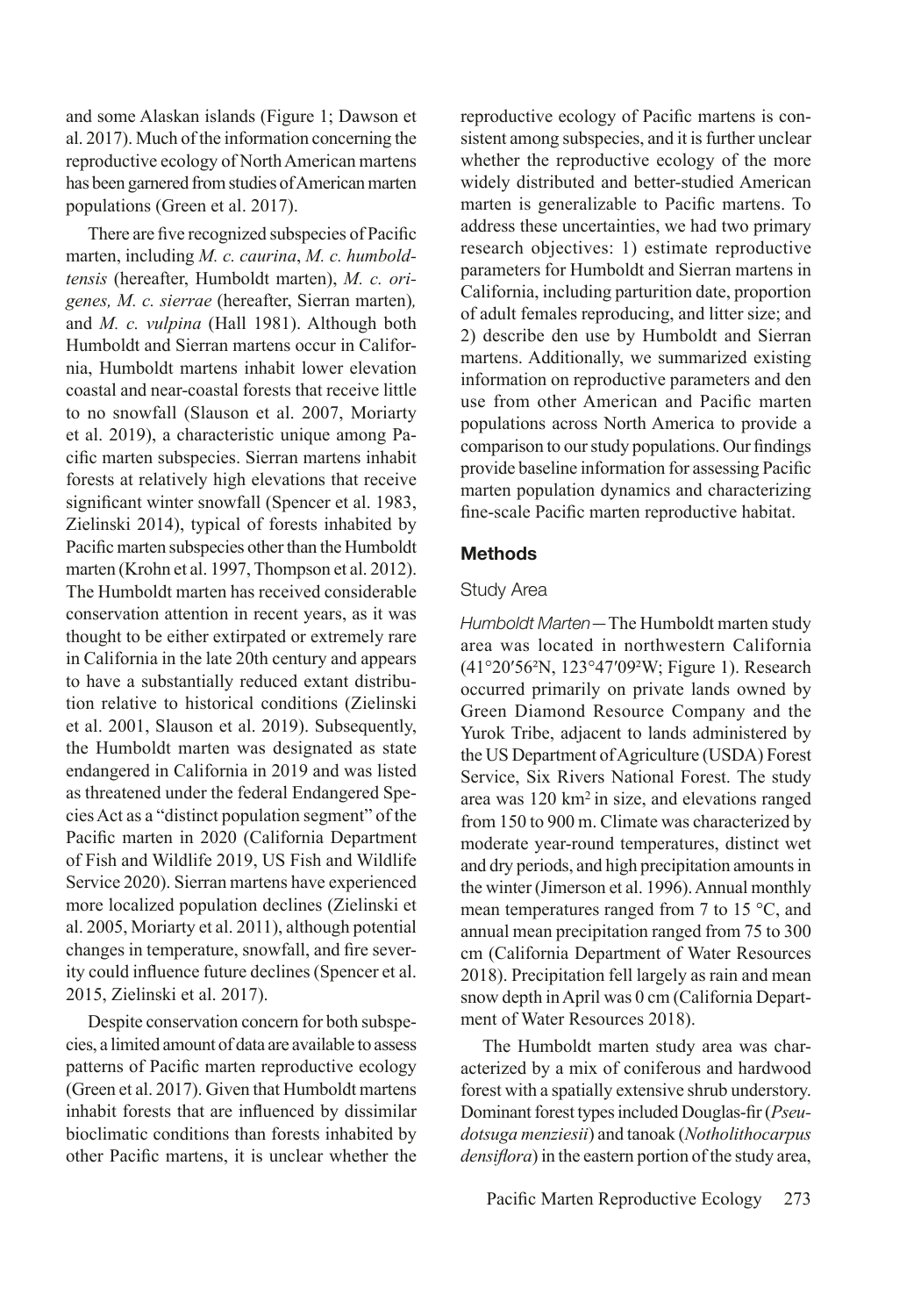with redwood (*Sequoia sempervirens*) becoming more common on the western edge. Common conifer species included western hemlock (*Tsuga heterophylla*), Port Orford cedar (*Chamaecyparis lawsoniana*), and western redcedar (*Thuja plicata*). Hardwood species were common and included giant chinquapin (*Chrysolepis chrysophylla*), red alder (*Alnus rubra*), bigleaf maple (*Acer macrophyllum*), and Pacifc madrone (*Arbutus menziesii*). Dominant shrub species included salal (*Gautheria shallon*), Pacifc rhododendron (*Rhododendron macrophyllum*), evergreen huckleberry (*Vaccinium ovatum*), and red huckleberry (*V. parvifolium*). The majority of private lands within the study area have been intensively managed for timber production, with timber harvest beginning in the 1950s (Yurok Tribal Forestry Department 2012).

*Sierran Marten—*The Sierran marten study area was located in northeastern California (40°05′51²N, 121°23′53²W; Figure 1) on public lands administered by the USDA Forest Service, Lassen National Forest, 250 km southeast of the Humboldt marten study area. The study area was 100 km<sup>2</sup> in size and elevations ranged from 1800 to 2100 m. Climate was characterized by hot, dry summers and cold winters with substantial snowfall amounts at higher elevations. Annual monthly mean temperatures ranged from 5 to 16 °C, and annual mean precipitation ranged from 50 to 200 cm (California Department of Water Resources 2018). Mean snow depth in April was 114 cm (California Department of Water Resources 2018).

The Sierran marten study area was characterized by coniferous forest with dominant forest types including red and white fr (*Abies magnifca, A. concolor*). Pines (*Pinus* spp*.*) were less common but included Jeffrey pine (*P. jeffreyi*), lodgepole pine (*P. contorta*), ponderosa pine (*P. ponderosa*), sugar pine (*P. lambertiana*), and western white pine (*P. monticola*). Hardwood species were uncommon and were restricted to riparian areas but included aspen (*Populus tremuloides*), black cottonwood (*P. trichocarpa*), and white alder (*A. rhombifolia*). Natural openings included perennial meadows and areas of bush chinquapin (*Chrysolepis sempervirens*), deer brush (*Ceanothus integerrimus*), mountain whitethorn (*C. cordulatus*), tobacco

# Capture and Monitoring

We studied reproductive female martens as part of two larger research efforts that investigated juvenile marten dispersal patterns (Humboldt marten study area; K. Slauson, unpublished data on fle at USDA Forest Service, Pacifc Southwest Research Station, Redwood Sciences Lab, Arcata, CA) and patterns of marten rest structure use (Sierran marten study area; Tweedy et al. 2019). We trapped Humboldt martens from September to March of 2013 to 2016 and Sierran martens from September to March of 2015 to 2017. We captured martens using live traps (model 106, Tomahawk Live Traps, Tomahawk, WI), and anesthetized animals using a combination of ketamine  $(18 \text{ or } 25 \text{ mg kg}^{-1})$  and midazolam  $(0.2 \text{ mg kg}^{-1})$ ; Mortensen and Moriarty 2015). We estimated age at capture and classifed each individual as young-of-the-year ( $\leq 1$  year old), yearling ( $> 1$ ) year old but < 2 years old), or adult ( $\geq$  2 years old; Jonkel and Weckwerth 1963). We removed a vestigial upper premolar tooth for age confrmation via cementum annuli analysis (Poole et al. 1994; Matson's Laboratory LLC, Manhattan, MT), and ft yearlings and adults with a Very High Frequency (VHF) radio-collar (M-1800, Advanced Telemetry Systems, Isanti, MI; MI-2, Holohil Systems LTD., Carp, Ontario, Canada). Capture and immobilization techniques followed guidelines for research with wild mammals (Sikes et al. 2016). Capture procedures were approved by the USDA Forest Service Institutional Animal Care and Use Committee (permit #2015-002; Sierran site only) and permitted by the California Department of Fish and Wildlife (permits #4683, #010793).

Female martens may give birth as early as March, and marten kits typically initiate dispersal between 4 and 6 months of age (Mead 1994, Johnson 2008). Hereafter, we refer to the interval between parturition and kit dispersal as the "denning period". We monitored radio-collared adult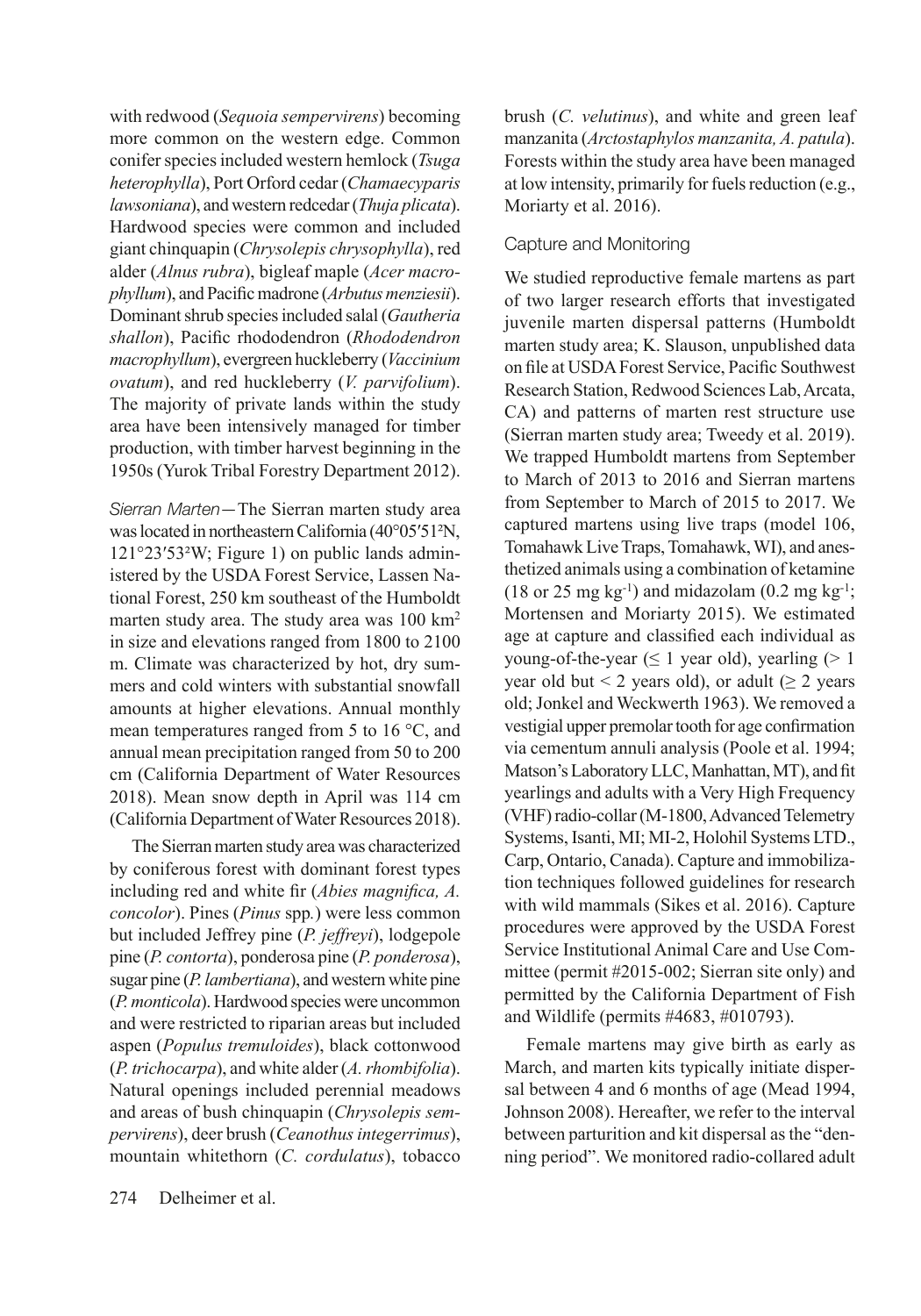$(≥ 2$  years old) martens during the denning period of each year (Humboldt: 2014 to 2016; Sierran: 2016 to 2017) using a combination of VHF radio telemetry and remotely triggered cameras. Initially, we used VHF telemetry to assess whether each female was exhibiting behavior consistent with parturition (e.g., localization of movement for > 1 day or extended periods of inactivity). If localization was indicated, we performed a "walk-in" to identify the natal den (the den where parturition occurs; Ruggiero et al. 1998) and installed  $\geq 2$ remote cameras (Aggressor Trophy, Bushnell, Overland Park, KS; Hyperfre, Reconyx Inc., Holmen, WI) to monitor activity. We verifed reproduction when a female moved a kit or kits from the natal den to a maternal den (any den used subsequent to the natal den but prior to kit dispersal; Ruggiero et al. 1998) and installed cameras at all maternal dens identifed. We limited the frequency of visits to dens by only performing walk-ins if we suspected that a female had moved to a new den. We positioned cameras at a distance of 3 to 5 m from each den and checked cameras on  $\sim$  2 week intervals; cameras were left in place for the duration of the denning period.

Based on a combination of VHF telemetry and photographic evidence, we assessed parturition date, proportion of adult females reproducing, and litter size of Humboldt and Sierran martens. We pooled data across years for both subspecies due to small sample sizes. We estimated parturition date based on localization of female activity to a natal den and assumed that parturition occurred < 24 hours after localization (e.g., Kleef and Tydeman 2009). We estimated proportion of females reproducing as the number of adult females that produced a litter of kits divided by the total number of adult females monitored. We calculated the proportion of females reproducing for both combined adult (all females  $\geq 2$  years old) and age-specific (2 or  $\geq$  3 years old) classes, as age-specifc heterogeneity in this metric has been reported (Thompson and Colgan 1987, Flynn and Schumacher 2009). We estimated litter size based on the number of kits moved by the female upon leaving the natal den. We used 2-tailed *t*-tests to compare parturition dates and litter sizes of Humboldt and Sierran martens and conducted

statistical analyses in R version 3.6.1 (R Core Development Team 2019).

At each natal and maternal den, we determined the den structure type, den location, structure size, and species; we recorded structure data when females were absent to minimize disturbance. We categorized den structure types as live trees, snags, logs, stumps, rock piles, subterranean, or "other". We categorized den location by position within each structure, as aerial (above ground) or terrestrial (at or below ground). We measured den structure size as diameter at breast height (live trees, snags) or maximum diameter (logs, stumps) and summarized mean diameter for each structure type. We categorized woody den structures as conifer or hardwood and identifed them to species. Some den structures were used on a single occasion ("single-use" dens), while other structures were used on repeat occasions (e.g., as a natal den in multiple denning periods; "repeat-use" dens). For total number of dens, we included both single-use and repeat-use dens. For all other den information, we included only single-use dens.

### **Results**

### Reproductive Parameters

*Humboldt Marten—*We radio-tracked nine female Humboldt martens over 15 total denning periods in 2014 to 2016 (Table 1). Mean parturition date was 13 April  $\pm$  7.2 days ( $\bar{x} \pm$  SD;  $n = 6$ ) with a range of 31 March to 21 April (Table 2, Figure 2). Proportion of adult females reproducing was  $80\%$  ( $n = 12$  of 15) with age at parturition ranging from 2 to 5;  $100\%$  ( $n = 10$  of 10) of  $\geq$  3-year-old females and  $40\%$  ( $n = 2$  of 5) of 2-year-old females produced a litter of kits. Mean litter size was 1.8  $\pm$  0.6 kits ( $n = 11$ ) with a range of 1 to 3. Two females produced kits, but mothers died prior to kit dispersal; one female was killed by a bobcat on 30 April 2014, and a second female died on 21 June 2016, apparently due to collar entrapment.

*Sierran Marten—*We radio-tracked six female Sierran martens over eight total denning periods in 2016 to 2017 (Table 1). Mean parturition date was 29 April  $\pm$  8.8 days ( $n = 7$ ) with a range of 21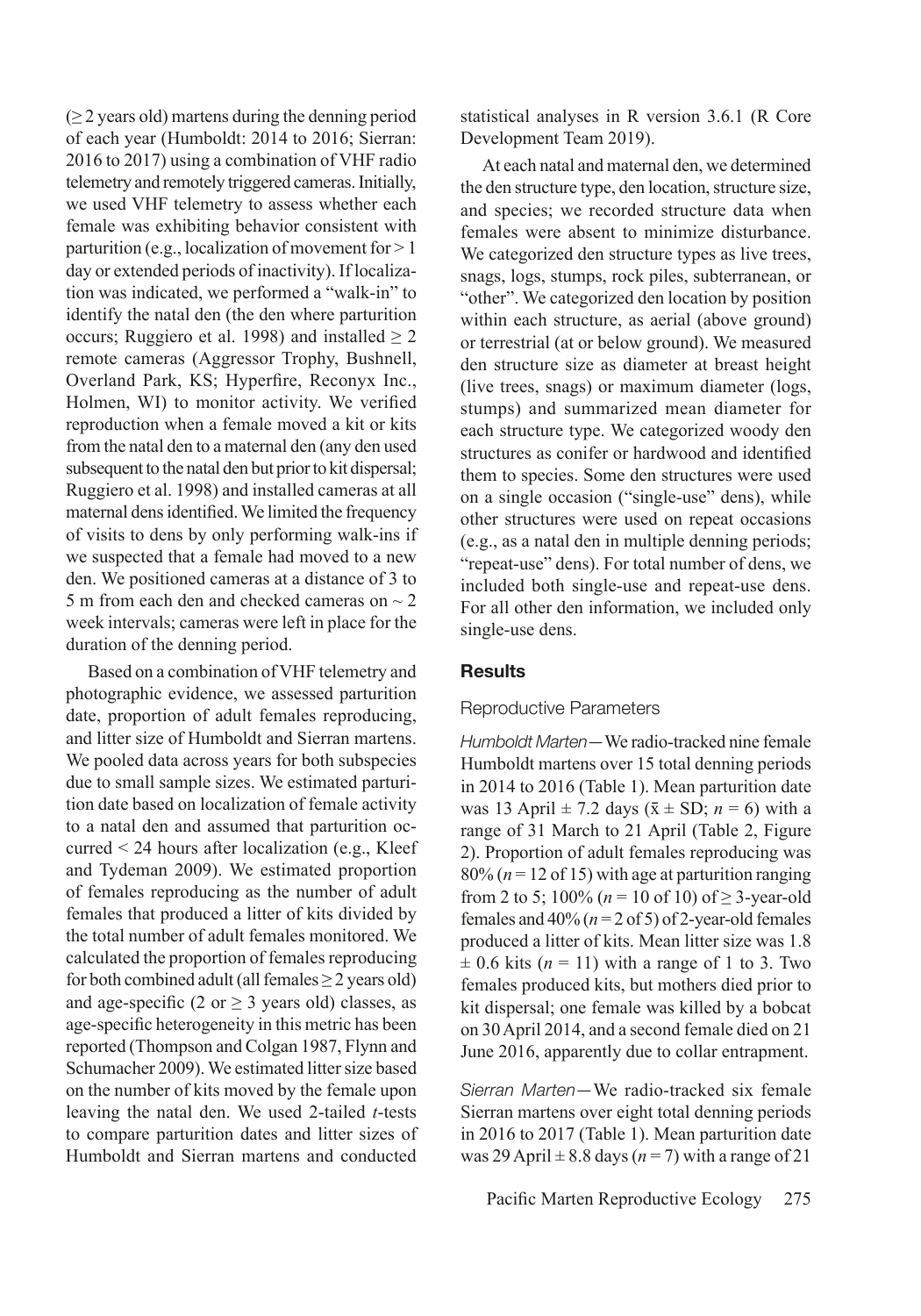TABLE 1. Summary of reproductive data for adult female Humboldt (*Martes caurina humboldtensis*) and Sierran (*M. c. sierrae*) martens in California, 2014 to 2017. Data include unique female marten identifcation, year monitored, age of female at time of parturition, parturition date, litter size, and number of dens used. An asterisk (\*) indicates adult females that were monitored but did not reproduce in a given year.

| Subspecies          | Marten ID        | Year | $_{\rm Age}$   | Parturition Date | Litter Size    | Dens Used      |
|---------------------|------------------|------|----------------|------------------|----------------|----------------|
| M. c. humboldtensis | F <sub>0</sub> 1 | 2014 | 5              |                  | 1              | 1              |
|                     | F03*             | 2014 | 2              |                  |                |                |
|                     | F04              | 2014 | 3              |                  | $\overline{2}$ | 3              |
|                     | F <sub>05</sub>  | 2014 | $\overline{c}$ |                  | $\overline{2}$ | 4              |
|                     | F06              | 2014 | $\overline{c}$ |                  | $\mathfrak{2}$ | 4              |
|                     | F08              | 2014 | 3              |                  |                | 3              |
|                     | F04              | 2015 | 4              | 10 April         | $\mathfrak{2}$ | 3              |
|                     | F <sub>05</sub>  | 2015 | 3              | 17 April         | 2              | 6              |
|                     | F06              | 2015 | 3              |                  |                | 1              |
|                     | <b>F08</b>       | 2015 | 4              | 20 April         | 2              | 4              |
|                     | F09*             | 2015 | 2              |                  |                |                |
|                     | F04              | 2016 | 5              | 31 March         | 3              | 5              |
|                     | F06              | 2016 | 4              | 15 April         | $\overline{2}$ | 6              |
|                     | $F13*$           | 2016 | 2              |                  |                |                |
|                     | F15              | 2016 | 3              | 21 April         | $\overline{2}$ | $\overline{c}$ |
| M. c. sierrae       | F15              | 2016 | 3              | 26 April         | $\mathfrak{2}$ | 7              |
|                     | F17              | 2016 | 3              | 24 April         | $\overline{2}$ | 10             |
|                     | F15              | 2017 | 4              | 28 April         | $\overline{c}$ | 5              |
|                     | F17              | 2017 | 4              | 21 April         | 3              | 11             |
|                     | F19              | 2017 | 2              | 10 May           | $\overline{2}$ | 5              |
|                     | F <sub>20</sub>  | 2017 | 3              | 22 April         | 1              | 11             |
|                     | $F21*$           | 2017 | 2              |                  |                |                |
|                     | F <sub>22</sub>  | 2017 | 2              | 13 May           | 1              | 10             |

April to 13 May (Figure 2). Proportion of adult females reproducing was  $87\%$  ( $n = 7$  of 8) with age at parturition ranging from 2 to 4 years old;  $100\%$  ( $n = 5$  of 5) of  $\geq$  3-year-old females and 67% (*n* = 2 of 3) of 2-year-old females produced a litter of kits. Mean litter size was  $1.9 \pm 0.7$  kits with a range of 1 to 3. Compared to Humboldt martens, Sierran marten parturition dates were signifcantly later ( $t<sub>5</sub>$  = -5.66,  $P < 0.01$ ) but litter sizes did not differ significantly ( $t_{10} = 0.17$ ,  $P = 0.87$ ).

# Den Use

*Humboldt Marten—*We identifed 42 Humboldt marten dens from 2014 to 2016, including 32 (76%) single-use and 10 (24%) repeat-use dens (Table 3). Dens included 11 natal and 31 maternal dens ( $7 \pm$ 4.5 per female, range 1 to 11) and females used  $3.5 \pm 1.7$  dens in a given denning period (range 1) to 6). Single-use den structure types included 23 live trees (72%;  $n = 17$  hardwoods [80.3  $\pm$  18.5 cm diameter] and  $n = 6$  conifers  $[135.4 \pm 57.9$  cm]), 5 snags (16%;  $n = 4$  conifers [150.8  $\pm$  58.8 cm] and *n =* 1 hardwood [91 cm]), 1 rock pile (3%), 1 log (3%), 1 subterranean (3%), and 1 human-made marten box (3%; see Delheimer et al. 2018). Den location types included 22 aerial cavities (69%), 3 terrestrial (9%), and 7 unknown aerial locations (22%); natal dens were predominantly in aerial cavities in live trees or snags  $(82\%; n = 9 \text{ of } 11)$ . Den structure species included both hardwoods and conifers and consisted of giant chinquapin  $(n = 16)$ , redwood  $(n = 5)$ , Douglas-fir  $(n = 4)$ , tanoak  $(n = 2)$ , western hemlock  $(n = 1)$ , and western redcedar  $(n = 1)$ .

*Sierran Marten—*We identifed 59 Sierran marten dens from 2014 to 2016, including 54 (92%) singleuse and 5 (8%) repeat-use dens (Table 3). Dens included 7 natal and 52 maternal dens  $(11.8 \pm 5.8)$ per individual, range 5 to 21) and females used  $8.4 \pm 2.7$  dens in a given denning period (range 5)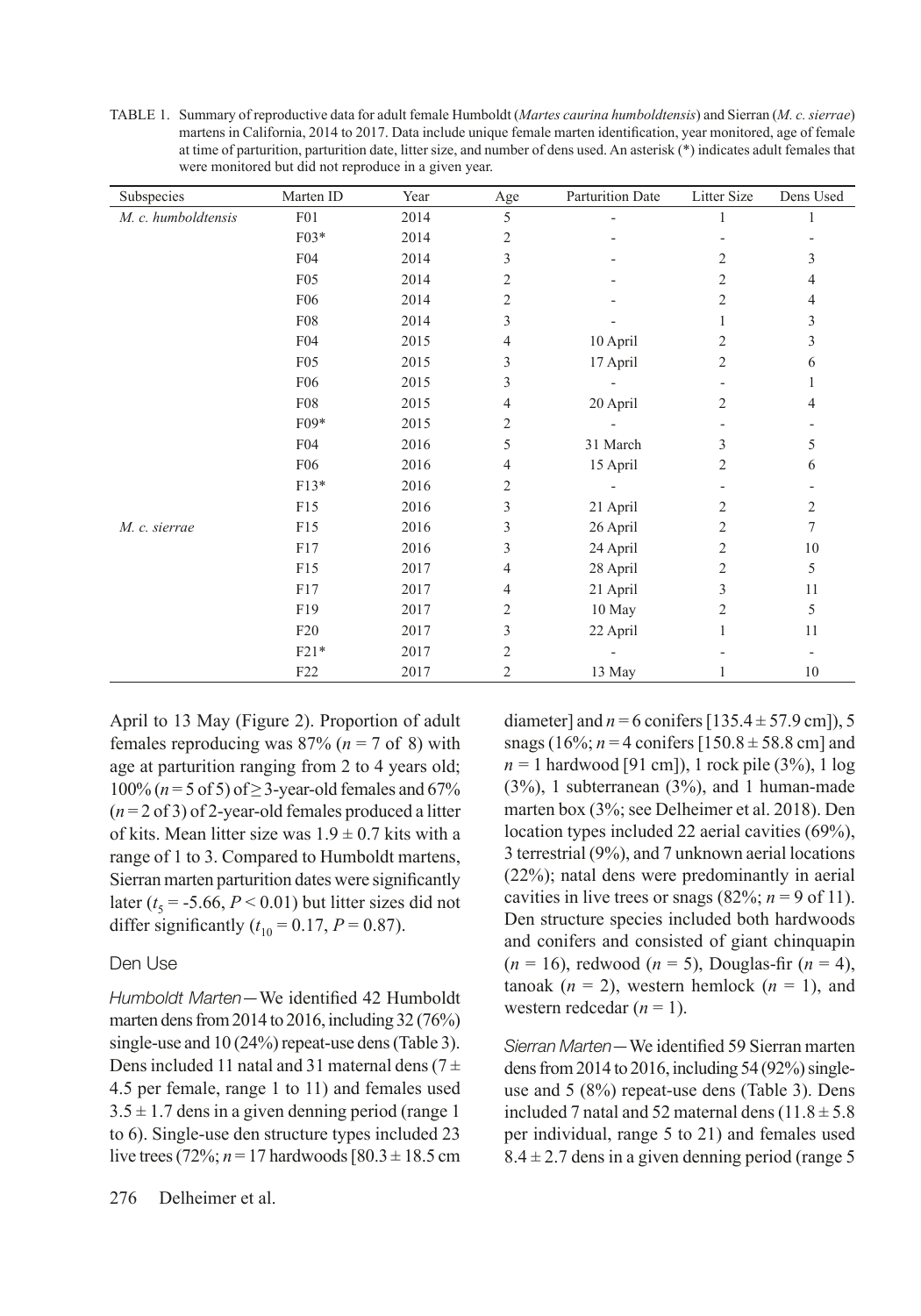TABLE 2. Reproductive parameters of North American martens, based on a review of peer-reviewed publications, unpublished reports, and theses or dissertations. Studies included captive, trapped, and untrapped populations of American martens (Martes americana;  $n = 19$ ), Pacific martens (M. caurina;  $n = 5$ ), and two populations within the zone captive, trapped, and untrapped populations of American martens (*Martes americana*; *n* = 19), Pacifc martens (*M. caurina*; *n* = 5), and two populations within the zone of sympatry that could not be identified to species. "ID" for each study corresponds with geographic location in Figure 1. Includes study location (state or province), mean<br>parturition date (n = total number of litters), of sympatry that could not be identifed to species. "ID" for each study corresponds with geographic location in Figure 1. Includes study location (state or province), mean parturition date (*n* = total number of litters), proportion of females reproducing (*n* = total number of females), mean litter size (*n* = total number of litters or corpora lutea TABLE 2. Reproductive parameters of North American martens, based on a review of peer-reviewed publications, unpublished reports, and theses or dissertations. Studies included

count), and source.

|           |              | count), and source |                  |                      |            |                            |            |                   |                                  |
|-----------|--------------|--------------------|------------------|----------------------|------------|----------------------------|------------|-------------------|----------------------------------|
| Species   | ≘            | Study Type         | Location         | Parturition Date (n) |            | Proportion Reproducing (n) |            | Litter Size $(n)$ | Source                           |
|           |              |                    |                  |                      | 2 year-old | $\geq$ 3 year-old          | Combined   |                   |                                  |
| Martes    | ⋖            | Untrapped          | Maine            |                      |            |                            |            | 2.0(2)            | Wyme and Sherburne 1984          |
| americana | ≃            | Untrapped          | Maine            |                      |            |                            | 0.81(48)   |                   | Payer and Harrison 1999          |
|           |              | Untrapped          | Michigan         |                      |            |                            | 0.67(6)    | 1.8(4)            | Hughart et al. 2013              |
|           | ≏            | Untrapped          | Michigan         |                      |            |                            |            | 2.7(13)           | Nichols 2016                     |
|           | ш            | Untrapped          | Minnesota        |                      | 0.56(16)   | 0.79(29)                   | 0.71(45)   | 3.0(27)           | Erb et al. 2014                  |
|           | 山            | Untrapped          | Ontario          |                      |            |                            |            | 2.2(9)            | Fryxell et al. 2004              |
|           | ↺            | Captive            | Alberta          | 05 April (99)        |            |                            |            | 2.9 (99)          | Ritchie 1953                     |
|           | ᄑ            | Captive            | New York         | 11 April $(2)$       |            |                            |            | 3.0(2)            | Ashbrook and Hansen 1927         |
|           |              | Captive            | New York         | 17 April (20)        |            |                            |            | 2.6(20)           | Markley and Bassett 1942         |
|           |              | Captive            | Quebec           | 07 April (5)         |            |                            |            | 2.2(5)            | Brassard and Bernard 1939        |
|           | ×            | Trapped            | Alaska           |                      | 0.13(141)  | 0.30(308)                  | 0.24(449)  | 3.2(77)           | Flym and Schumacher 2009         |
|           | ー            | Trapped            | New Brunswick    |                      | 0.53(92)   | 0.64(139)                  | 0.57(231)  | 2.5(347)          | Pelletier 2005                   |
|           | Σ            | Trapped            | Northwest Terr.  |                      | 0.76 (273) | 0.95(286)                  | 0.86(559)  | 4.0 (476)         | Poole and Graf 1996              |
|           | z            | Trapped            | Ontario          |                      | 0.78 (376) | 0.93(504)                  | 0.87 (880) | 3.5 (765)         | Strickland and Douglas 1987      |
|           | $\circ$      | Trapped            | Ontario          |                      | 0.03(78)   | 0.59(300)                  | 0.47 (378) | 3.2 (180)         | Thompson and Colgan 1987         |
|           | $\mathbf{r}$ | Trapped            | Ontario          |                      |            |                            | 0.40(43)   | 3.0(17)           | Cobb 2000                        |
|           | $\rm \sim$   | Trapped            | Quebec           |                      | 0.60(83)   | 0.93(100)                  | 0.78(183)  | 4.1 (111)         | Fortin and Cantin 2004           |
|           | $\approx$    | Trapped            | Yukon Terr       |                      | 0.69(97)   | 0.79(28)                   | 0.71 (125) | 3.5 (89)          | Archibald and Jessup 1984        |
|           | S            | Trapped            | Yukon Terr       |                      | 0.52(81)   | 0.84(90)                   | 0.69(171)  | 3.6 (118)         | Shults 2001                      |
| Martes    |              | Untrapped          | California       |                      | 0.20(15)   | 1.00(28)                   | 0.72(43)   |                   | Slauson 2017                     |
| caurina   |              | Untrapped          | California       | 29 April (7)         | 0.67(3)    | 1.00(5)                    | 0.88(8)    | 1.9(7)            | This study (M. c. sierrae)       |
|           | >            | Untrapped          | California       | $13$ April $(6)$     | 0.40(5)    | 1.00(10)                   | 0.80(15)   | 1.8(11)           | This study (M. c. humboldtensis) |
|           | ⋗            | Untrapped          | Oregon           |                      |            |                            |            | 1.5(4)            | Bull and Heater 2001             |
|           | ×            | Untrapped          | Wyoming          | 17 April (14)        |            |                            |            | 1.6(11)           | Henry and Ruggiero 1993          |
| Sympatric | ≻            | Captive            | British Columbia |                      |            |                            |            | 3.4(14)           | Yerbury 1947                     |
|           | N            | Trapped            | Montana          |                      | 0.85(110)  | 0.92(130)                  | 0.89 (240) | 2.6 (195)         | Aune and Schladweiler 1997       |
|           |              |                    |                  |                      |            |                            |            |                   |                                  |

Pacifc Marten Reproductive Ecology 277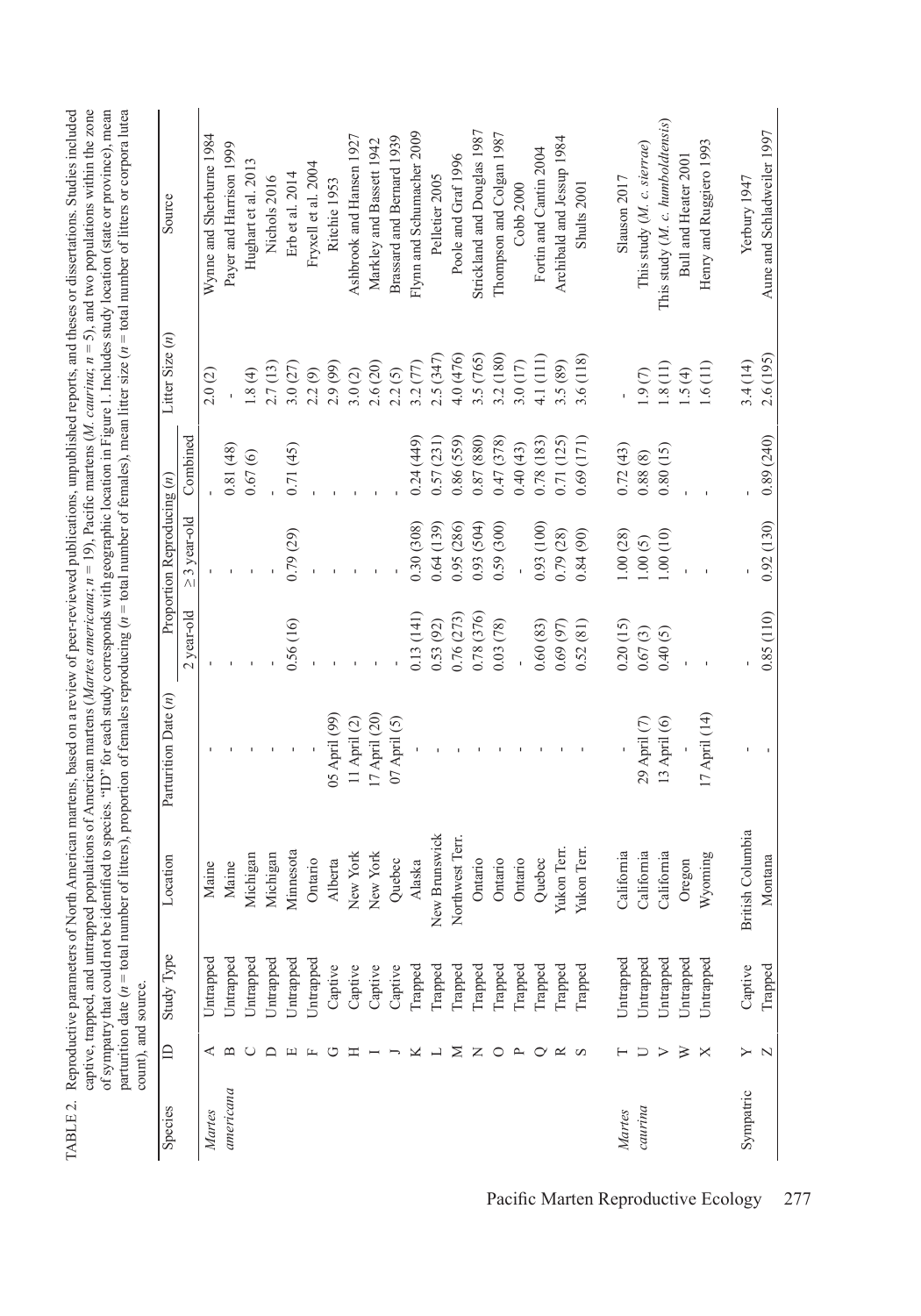

Figure 2. Humboldt (*Martes caurina humboldtensis*) and Sierran marten (*M. c. sierrae*) parturition dates in California, 2014 to 2017. Boxplots display median date (solid line) and 50% quartiles; whiskers represent earliest and latest dates.

to 11). Single-use den structure types included 25 snags (46%;  $107.6 \pm 30.5$  cm diameter), 12 live trees (22%;  $105.2 \pm 33.2$  cm), 9 stumps (17%;  $114.1 \pm 31.3$  cm), 6 logs ( $11\%$ ;  $75.2 \pm 23.7$  cm), and 2 rock piles (4%). Den location types included 35 aerial cavities (65%), 16 terrestrial (30%), and 3 unknown aerial locations (5%); natal dens were exclusively in aerial cavities in live trees or snags (100%;  $n = 7$  of 7). Den structure species included conifers only and consisted of white fr  $(n = 27)$  and red fir  $(n = 25)$ .

### **Discussion**

#### Reproductive Parameters

Our research indicates that Humboldt and Sierran marten reproductive parameters were largely consistent, although parturition date was the notable exception. Sierran marten parturition dates were approximately three weeks later on average than Humboldt marten parturition dates and were the latest reported date for a North American marten population, while Humboldt marten parturition dates were similar to other North American martens (Table 2). We acknowledge that few studies of either American or Pacific martens are available for comparison and that our estimates of parturition dates for both Humboldt and Sierran martens are similarly based on limited data. Nonetheless, our estimates indicate little overlap in timing of Humboldt and Sierran marten parturition, despite our study populations occurring at similar latitudes and in close geographic proximity. Given that the onset of active pregnancy in many mustelid species appears to be correlated

with increased photoperiod (Mead 1994)—i.e., populations that occur at similar latitudes should give birth at similar times—the discrepancy between Humboldt and Sierran marten parturition dates suggests that timing of marten parturition may be affected by additional factors. For example, the range of the Sierran marten is characterized by deep spring snowpacks, a bioclimatic feature not present in the range of the Humboldt marten; later Sierran marten parturition dates could be infuenced by availability of prey resources important to supporting reproduction (e.g., ground-dwelling sciurids; Slauson and Zielinski 2017, Slauson and Zielinski 2019), whose emergence from hibernation is strongly correlated with spring snowmelt (e.g., Bronson 1980).

While martens are capable of producing their frst litter at two years old, some martens may not give birth to their frst litter until three years old, and not all adult females may reproduce in a given year (Strickland and Douglas 1987). Accordingly, studies of American martens have universally indicated that 2-year-olds reproduce in a lower proportion than  $\geq$  3-year-olds, with 2-year-old American martens reproducing at a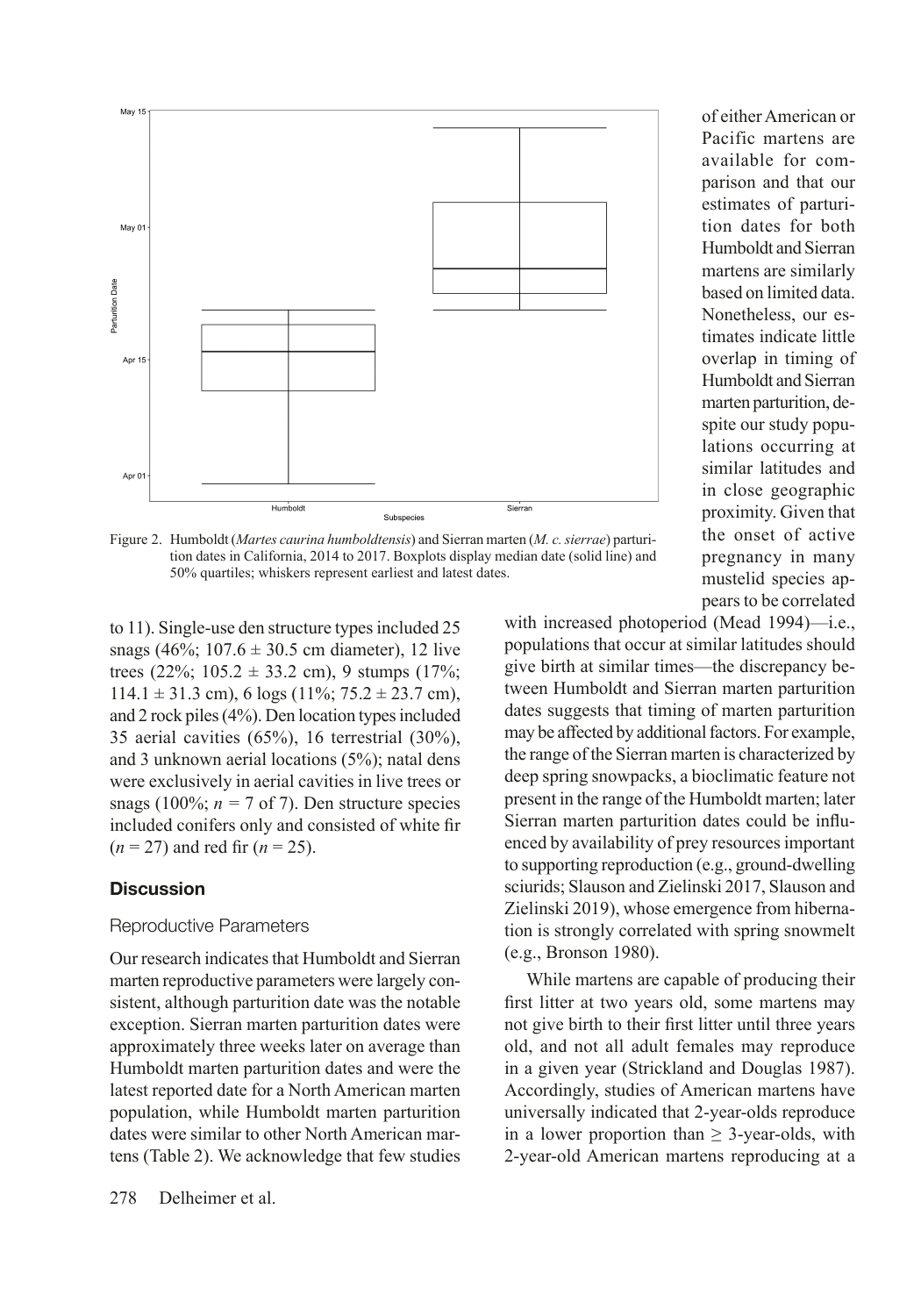TABLE 3. Den use by North American martens based on a review of peer-reviewed publications, theses or dissertations. Studies consisted of untrapped populations of American martens (*Martes americana; n* = 3), and Pacifc martens (*M. caurina; n* = 5) and only included those that reported structure type and structure size metrics. Den structure types in most studies of American and Pacifc martens were dominated by live trees, snags, and logs; "other" structure types include rock piles, slash piles, squirrel middens or nests, and subterranean locations. Structure size indicates mean diameter-at-breast-height (live trees, snags) or mean maximum diameter (logs). We combined live tree and snag structure sizes here to provide a comparison to previous studies, although we report hardwoods (frst/smaller value) and conifers (second/larger value) separately for Humboldt martens. A dash (-) indicates an unreported value.

| Species                  | Location              | Dens<br>(n) |      | Structure Type $(\% )$ |     | Structure Size<br>(cm) |        | Structure<br>Species     |       | Source  |                                                    |
|--------------------------|-----------------------|-------------|------|------------------------|-----|------------------------|--------|--------------------------|-------|---------|----------------------------------------------------|
|                          |                       |             |      |                        |     |                        | Live   |                          |       |         |                                                    |
|                          |                       |             | Live |                        |     |                        | Tree/  |                          | Hard- |         |                                                    |
|                          |                       |             | Tree | Snag                   | Log | Other                  | Snag   | Log                      | wood  | Conifer |                                                    |
| Martes<br>americana      | Wisconsin             | $\tau$      | 71%  | 14%                    | 14% | $0\%$                  | 56     |                          |       |         | Gilbert et al.<br>1997                             |
|                          | Michigan              | 19          | 84%  | 11%                    | 5%  | $0\%$                  | 52     |                          |       |         | Hughart et al.<br>2013                             |
|                          | Michigan              | 60          | 85%  | 12%                    | 3%  | $0\%$                  | 54     | $\overline{\phantom{a}}$ | 98%   | 2%      | Nichols 2016                                       |
| <b>Martes</b><br>caurina | Oregon/<br>Washington | 57          | 35%  | 23%                    | 19% | 23%                    | 92     |                          | $0\%$ | 100%    | Raphael and<br>Jones 1997                          |
|                          | Wyoming               | 115         | 2%   | 25%                    | 16% | 58%                    | 56     | 53                       | $0\%$ | 100%    | Ruggiero et al.<br>1998                            |
|                          | Oregon                | 30          | 27%  | 13%                    | 27% | 24%                    | 83     | 73                       | $0\%$ | 100%    | <b>Bull and Heater</b><br>2000                     |
|                          | California            | 32          | 72%  | 16%                    | 3%  | 9%                     | 81/142 | ٠                        | 65%   | 35%     | This study<br>$(M. c. hum-$<br><i>boldtensis</i> ) |
|                          | California            | 54          | 22%  | 46%                    | 11% | 21%                    | 107    | 75                       | $0\%$ | 100%    | This study<br>(M. c. sierrae)                      |

roughly 25% lower rate on average (Table 2). The proportion of martens reproducing can vary widely between populations (Table 2), can vary within populations between years, and are predicted to be particularly low in years of reduced prey availability (Thompson and Colgan 1987, Flynn and Schumacher 2009). Nonetheless, our results and the results of another study in California (Slauson 2017) corroborate the fnding for Pacifc martens that 2-year-olds reproduce in a lower proportion than  $\geq$  3-year-olds; 100% ( $n = 43$  of 43) of  $\geq$  3-year-old martens in our three study populations reproduced, compared to only  $30\%$  ( $n = 7$ ) of 23) of 2-year-old martens (Table 2).

Our litter size estimates fell within a similar range to previous reports for Pacifc martens (Henry and Ruggiero 1993, Bull and Heater 2001) and together suggest that Pacifc martens average slightly less than two kits per litter (Table 2). A brief review further indicates that Pacifc marten litter sizes are signifcantly smaller than American marten litter sizes across studies ( $t_{18} = 7.09, P <$ 0.001; Table 2) and that American martens average almost three kits per litter. However, litter size estimates are relatively common for American martens, while information on Pacifc martens is limited to few studies (Table 2). As such, it remains unclear whether the apparent discrepancy in litter size between American and Pacifc martens reveals a consistent pattern, although methodology could offer some explanation for differences between studies. Inspections of reproductive tracts (e.g., counts of blastocysts, corpora lutea, or placental scars) are often used to estimate litter size in populations of trapped carnivores (e.g., Gilbert 1987, Chilelli et al. 1996, Mowat et al. 1996), and accordingly, American marten litter size estimates have predominantly been derived from counts of corpora lutea from carcasses of trapped martens (Table 2). Such counts could result in overestimates; for example, litter sizes larger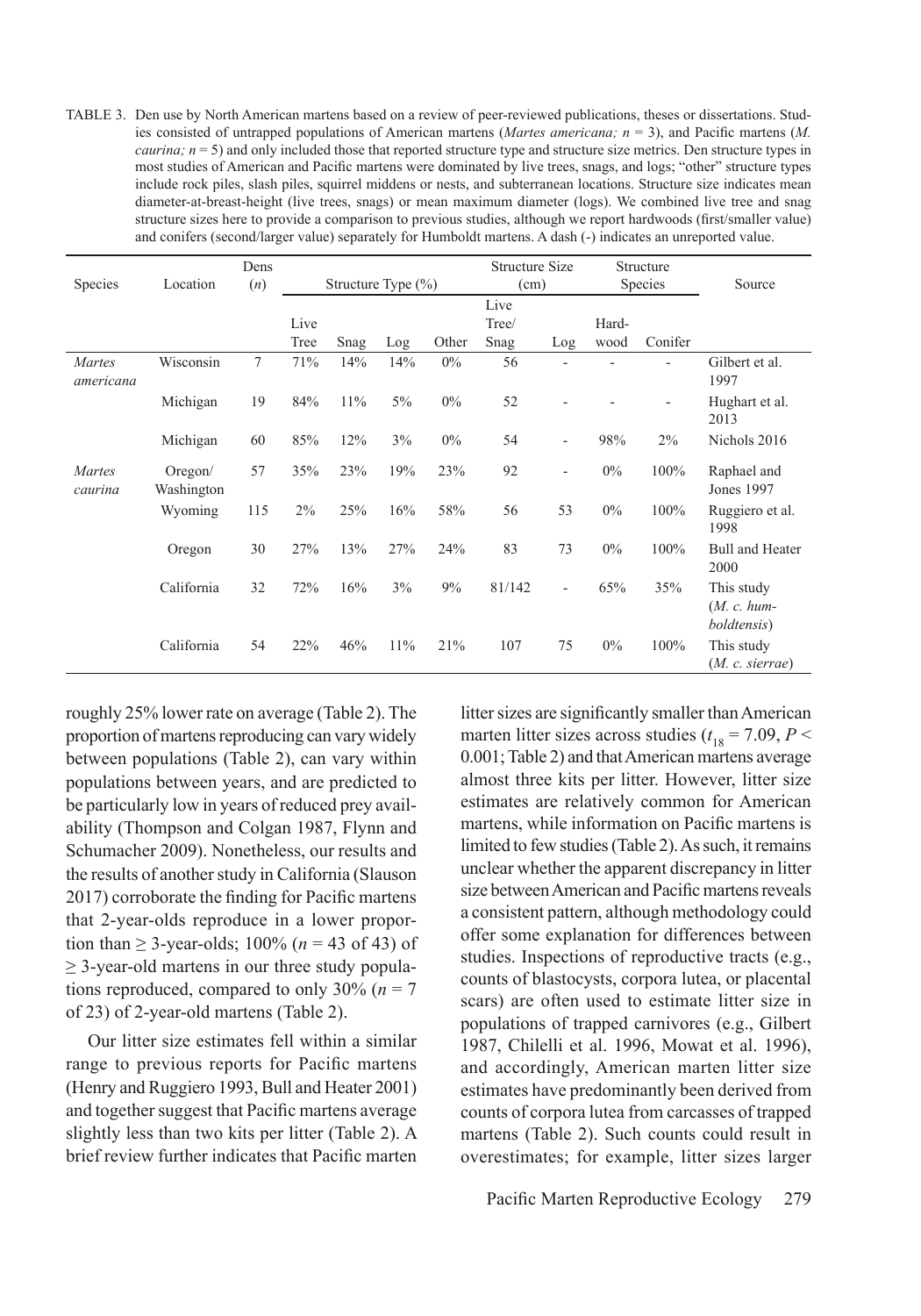than three have commonly been documented *in utero* from carcasses of trapped wolverines (*Gulo gulo*) but have never been observed for live wolverines (Mowat et al. 2020). Observations from untrapped populations could conversely result in underestimates; for example, marten kits in our study could have died prior to detection at the natal den, although studies of the closely related fsher (*Pekania pennanti*) have indicated that kit abandonment at the natal den is an infrequent occurrence (Matthews et al. 2013, Green et al. 2018, Matthews et al. 2019).

# Den Use

Prior to our research, only a handful of marten dens have been described in California (Grinnell et al. 1937, Simon 1980, Slauson and Zielinski 2009). In our study, both Humboldt and Sierran martens predominantly used woody structures as dens; in particular, live trees, snags, and logs accounted for 91% and 79% of all dens identifed, respectively. This pattern appears to be generally consistent among studies of both Pacifc and American martens, with most studies reporting > 75% of dens in live trees, snags, and logs (Table 3). Similar to other Pacifc marten subspecies, woody structures used by Sierran martens as dens were comprised exclusively of conifer species (Table 3). Unlike other Pacifc marten subspecies and more similar to American martens, woody structures used by Humboldt martens as dens were comprised of both hardwoods (65%) and conifers (35%; Table 3). This result is indicative of the unique composition of forests inhabited by Humboldt martens compared to other Pacifc marten subspecies. Whereas most Pacifc marten populations occur in higher elevation coniferdominated forests where hardwoods are largely uncommon, Humboldt martens occur in relatively low-elevation forests that may contain a diversity of hardwood species.

Humboldt and Sierran martens appear to use woody structures as dens that were larger in average diameter than available but unused structures, similar to that reported for Pacifc martens in Wyoming (Raphael and Jones 1997) and American martens in Michigan (Nichols 2016), although we did not perform formal selection analyses to investigate probability of den structure use compared to structure availability (e.g., via a resource selection function; Manly et al. 1993). Nonetheless, Humboldt marten den structures in our research were similar in diameter to Humboldt marten rest structures, which were among the largest size classes available (Slauson and Zielinski 2009). Sierran marten den structures (mean diameter = 104 cm) were also similar in diameter to Sierran marten rest structures (mean diameter  $= 98$  cm; Tweedy et al. 2019), which were almost twice the size of sampled available but unused structures (mean diameter = 53 cm; Tweedy et al. 2019). Given the preponderance of cavity use in our research—aerial cavities in live trees and snags represented 66% of all den locations and 89% of natal den locations, when including both study populations—large diameter live trees and snags may be requisite to providing cavities of sufficient size to house a female marten and her kits. As suggested for the cavity-obligate fsher (Matthews et al. 2019), such structures may offer further benefts such as thermal insulation, mediation of environmental conditions, and protection from predators.

### Management Implications

Our research indicates that the reproductive ecology of Pacifc martens, including our focal populations, is largely consistent among subspecies with the exception of timing of parturition. Anthropogenic disturbances such as timber harvest, outdoor recreation (e.g., Heinemeyer et al. 2019), or research activities that occur during critical reproductive periods such as parturition or lactation can exacerbate energetic stress (Williams et al. 2006, Rode et al. 2007), affect reproductive success (Phillips and Alldredge 2000, French et al. 2011), and infuence behavior (Copeland 1996, Paragi et al. 1996) of female mammals, yet avoiding or reducing disturbance requires knowledge of when such periods occur. Site-specifc data to account for potential local variability in timing of reproduction may offer the most appropriate guidance for conservation actions and management decisions intended to minimize disturbance to reproductive martens.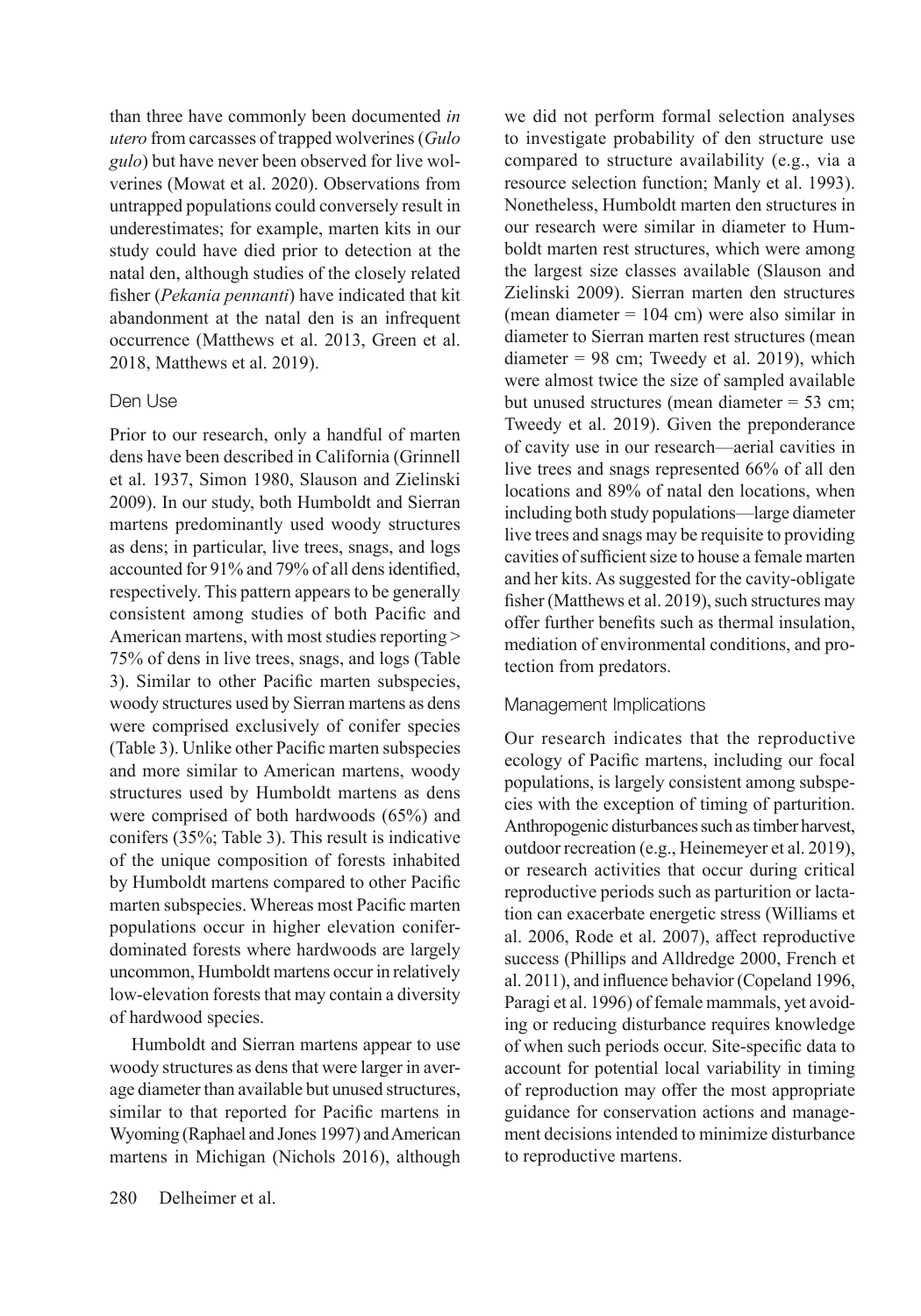The reproductive ecology of Pacifc and American martens appears similarly consistent between species, with the exception of litter size. Accurate information on vital rates such as litter size is necessary to evaluate population trends, as variation in vital rates can infuence whether a population appears to be increasing, stable, or declining (Cole 1954, Caswell 1978). Marten demographic models and population viability analyses (Buskirk et al. 2012, Manlick et al. 2017, Linnell et al. 2018, Slauson et al. 2019) have commonly incorporated a mean litter size of three kits, based on data from studies of American martens (e.g., Strickland and Douglas 1987). However, out of 33 Pacifc marten litters documented, only two litters (6%) had three kits and none had more than three (Table 1, Table 2), suggesting that Pacifc marten litter sizes may be smaller than American martens. A litter size of two kits may be a more conservative estimate for Pacifc martens, a potential consideration for assessing capacity for growth of Pacifc marten populations.

Both Humboldt and Sierran martens predominantly used large diameter woody structures as dens, with live trees and snags appearing particularly important. Identifcation, retention, and recruitment of similar structures may serve as a foundation for strategies intended to sustain or restore Pacifc marten denning habitat. Hardwoods > 70 cm and conifers > 90 cm in diameter encompassed approximately 95% of live trees and snags used as dens by Humboldt and Sierran martens and represent appropriate size classes that could be targeted for retention or recruitment. Specifcally, live trees and snags that have existing cavities,

# **Literature Cited**

- Anderson, E. 1970. Quaternary evolution of the genus *Martes* (Carnivora, Mustelidae). Acta Zoologica Fennica 130:1-132.
- Archibald, W. R., and R. H. Jessup. 1984. Population dynamics of the pine marten (*Martes americana*) in the Yukon Territory. *In* R. Olsen, R. Hastings, and F. Geedes (editors), Northern Ecology and Resource Management, University of Alberta Press, Edmonton, Alberta. Pp. 81-97.
- Ashbrook, F. G., and K. B. Hanson. 1927. Breeding martens in captivity. Journal of Heredity 18:499-50.

live trees with indications of decay (e.g., heart rot conks), or live trees with pathways for decay that could lead to cavity production (e.g., broken tops, broken branches, and wounds/scars; Bull et al. 1997) would support Pacifc marten reproduction by providing both a current and potential future supply of important den locations.

### **Acknowledgments**

Funding and logistical support was provided by the USDA Forest Service (Lassen National Forest; Pacifc Northwest Research Station; Pacifc Southwest Research Station), California Department of Fish and Wildlife, Green Diamond Resource Company, the National Council for Air and Stream Improvement, Oregon State University, and the Yurok Tribe. This research was further supported by an appointment to the USDA Forest Service Research Participation Program, administered by the Oak Ridge Institute for Science and Education, through an interagency agreement between the US Department of Energy and the USDA. This project benefted from the hard work and dedication of numerous technicians, including B. Barry, T. Bentz, E. Caubo, C. Gress, M. Martin, C. McNamara, A. Smethurst, M. Stevens, P. Tweedy, J. Vance, and B. Woodruff, among others. We thank the editor and two anonymous reviewers for suggestions that greatly improved previous versions of our manuscript. This publication represents the views of the authors, and any use of trade, frm, or product names is for descriptive purposes only and does not imply endorsement by the US Government.

- Aune, K. E., and P. Schladweiler. 1997. Age, sex structure, and fecundity of the American marten in Wyoming. *In* G. Proulx, H. N. Bryant, and P. M. Woodard (editors), *Martes*: Taxonomy, Ecology, Techniques, and Management, The Provincial Museum of Alberta, Edmonton, Alberta, Canada. Pp. 61-77.
- Barding, E. E., and M. J. Lacki. 2014. Demographic and reproductive characteristics of reintroduced northern river otters in Kentucky: implications for population growth. The American Midland Naturalist 172:338-347.

Pacific Marten Reproductive Ecology 281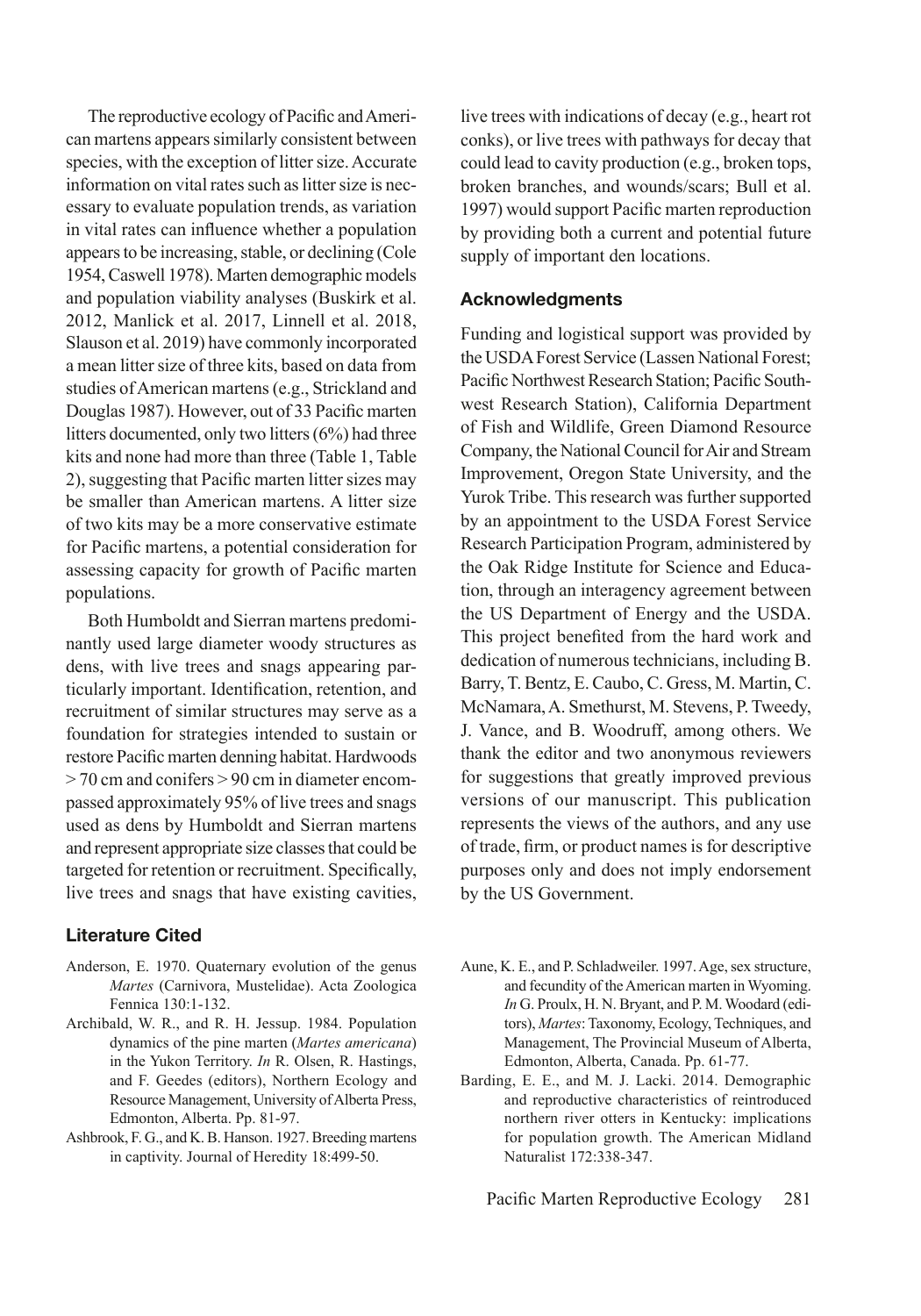- Brassard, J. S., and R. Bernard. 1939. Observations on breeding and development of marten, *Martes americana*. Canadian Field Naturalist 53:15-21.
- Bronson, M. T. 1980. Altitudinal variation in emergence time of golden-mantled ground squirrels (*Spermophilus lateralis*). Journal of Mammalogy 61:124- 126.
- Bull, E. L., and T. W. Heater. 2000. Resting and denning sites of American martens in northeastern Oregon. Northwest Science 74:179-185.
- Bull, E. L., and T. W. Heater. 2001. Survival, causes of mortality, and reproduction in the American marten in northeastern Oregon. Northwestern Naturalist  $82:1-6.$
- Bull, E. L., C. G. Parks, and T. R. Torgersen. 1997. Trees and logs important to wildlife in the interior Columbia River basin. USDA Forest Service GTR-PNW-391. Pacifc Northwest Research Station, Portland, OR.
- Buskirk, S. W., J. Bowman, and J. H. Gilbert. 2012. Population biology and matrix demographic modeling of American martens and fshers. *In* K. B. Aubry, W. Zielinski, M. G. Raphael, G. Proulx, and S. W. Buskirk (editors), Biology and Conservation of Martens, Sables, and Fishers: A New Synthesis, Cornell University Press, Ithaca, NY. Pp. 77-92.
- Bywater, K. A., M. Apollonio, N. Cappai, and P. A. Stephens. 2010. Litter size and latitude in a large mammal: the wild boar *Sus scrofa*. Mammal Review 40:212-220.
- California Department of Fish and Wildlife. 2019. Title 14: OAL Matter Number: 2019-0201-02 Endangered Status for Humboldt marten, tri-colored blackbird, fsher southern Sierra ESU. California Department of Fish and Wildlife; 18 Mar 2019 Amendment.
- California Department of Water Resources. 2018. California cooperative snow surveys. Department of Natural Resources, Sacramento, CA. Available online at http://cdec.water.ca.gov/snow/ (accessed 01 May 2018).
- Caswell, H. 1978. A general formula for the sensitivity of population growth rate to changes in life history parameters. Theoretical Population Biology 14:215-230.
- Chilelli, M., B. Griffth, and D. J. Harrison. 1996. Interstate comparisons of river otter harvest. Wildlife Society Bulletin 24:238-246.
- Cobb, E. W. 2000. Physical condition of American martens (*Martes americana*) from two forest regions in northeasterrn Ontario. M.S. Thesis, Laurentian University, Sudbury, Ontario, Canada.
- Cole, L. C. 1954. The population consequences of life history phenomena. The Quarterly Review of Biology 29:103-137.
- Colella, J. P., E. J. Johnson, and J. A. Cook. 2018. Reconciling molecules and morphology in North American *Martes*. Journal of Mammalogy 99:1323-1335.
- Copeland, J. P. 1996. Biology of the wolverine in central Idaho. M.S. Thesis, University of Idaho, Moscow.
- Dawson, N. G., J. P. Colella, M. P. Small, K. D. Stone, S. L. Talbot, and J. A. Cook. 2017. Historical biogeography sets the foundation for contemporary conservation of martens (genus *Martes*) in northwestern North America. Journal of Mammalogy 98:715-730.
- Dawson, N. G., and J. A. Cook. 2012. Behind the genes: diversifcation of North American martens (*Martes americana* and *M. caurina*). *In* K. B. Aubry, W. Zielinski, M. G. Raphael, G. Proulx, and S. W. Buskirk (editors), Biology and Conservation of Martens, Sables, and Fishers: A New Synthesis, Cornell University Press, Ithaca, NY. Pp. 23-38.
- Delheimer, M. S., K. M. Slauson, M. S. Gunther, and W. J. Zielinski. 2018. Use of artifcial cavities by Humboldt marten. Wildlife Society Bulletin 42:510-517.
- Erb, J., P. Coy, and B. Sampson. 2014. Reproductive ecology of fshers and American martens in Minnesota. *In* L. Cornicelli, M. Carstensen, M. D. Grund, M. A. Larson, and J. S. Lawrence (editors), Summaries of Wildlife Research Findings 2014, Minnesota Department of Natural Resources, St. Paul, MN. Pp. 71-82. Available online at https://fles.dnr.state. mn.us/publications/wildlife/research2014/binder. pdf (accessed 31 Mar 2018).
- Flynn, R. W., and T. V. Schumacher. 2009. Temporal changes in population dynamics of American martens. Journal of Wildlife Management 73:1269-1281.
- Fortin, C., and M. Cantin. 2004. Harvest status, reproduction, and mortality in a population of American martens in Quebec, Canada. *In* D. J. Harrison, A. K. Fuller, and G. Proulx (editors), Martens and Fishers (*Martes*) in Human-Altered Environments: An International Perspective, Springer Science and Business Media, New York, NY. Pp. 221-234.
- French, S. S., M. Gonzalez-Suarez, J. K. Young, S. Durham, and L. R. Gerber. 2011. Human disturbance infuences reproductive success and growth rate in California sea lions (*Zalophus californianus*). PLoS One 6:e17686.
- Fryxell, J., I. Thompson, T. Nudds, and J. Baker. 2004. Population ecology of marten (*Martes americana*) in the boreal forests of northern Ontario. Project Report. Sustainable Forest Management Network, Guelph, Ontario, Canada. Available online at https:// era.library.ualberta.ca/items/fbf2cd9c-86cf-47f6 a39c-c1b3877ebfad/view/68ca39eb-37b5-44d0- 8899-3f67ebdc1b49/PR\_200304fryxelljpopu6.pdf (accessed 31 March 2018).
- Gilbert, F. F. 1987. Methods for assessing reproductive characteristics of furbearers. *In* M. Novak, J. A. Baker, M. E. Obbard, and B. Malloch (editors), Wild Furbearer Management and Conservation in North America, Ontario Ministry of Natural Resources, Toronto, Ontario, Canada. Pp. 180-189.

282 Delheimer et al.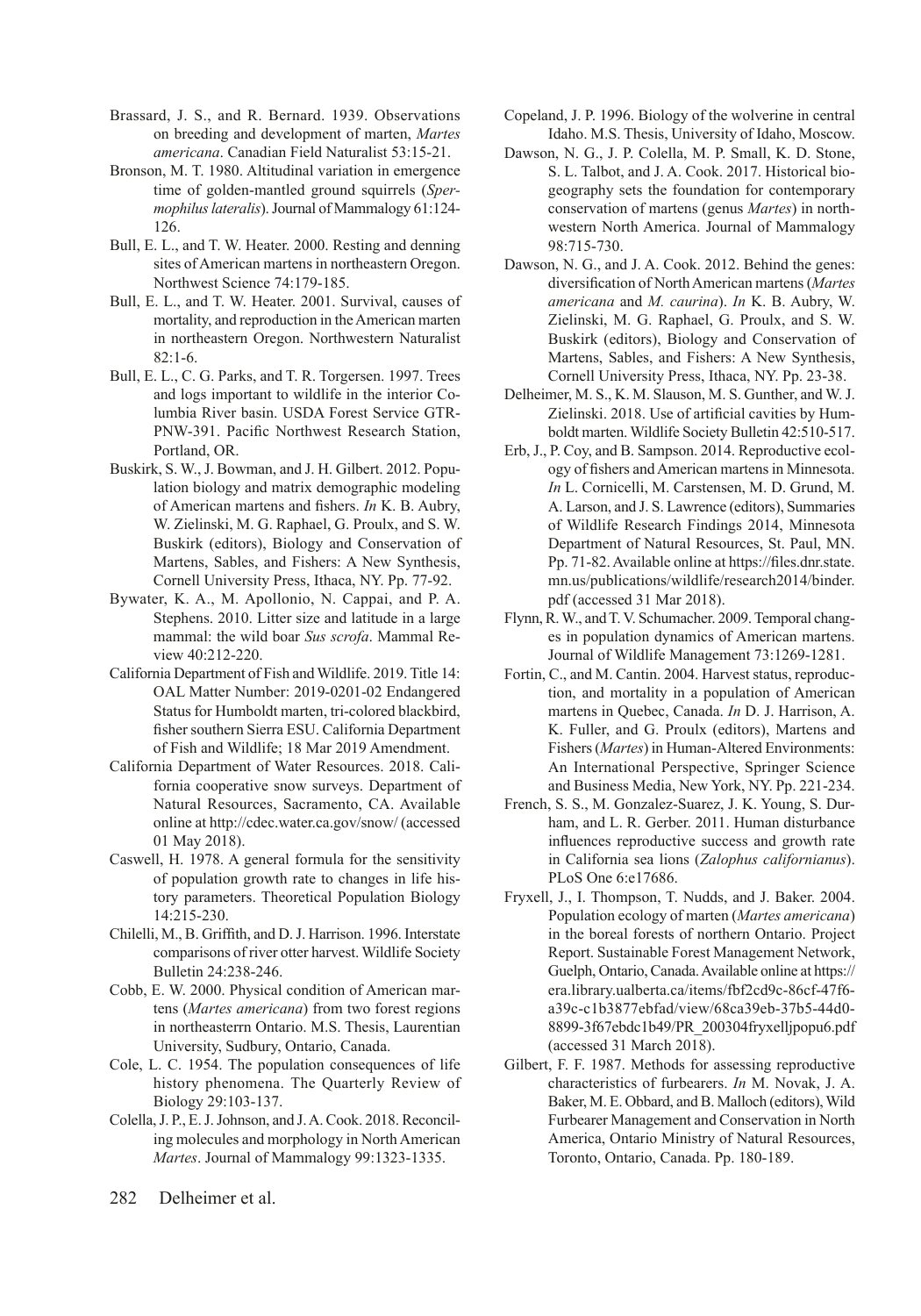- Gilbert, J. H., J. L. Wright, D. J. Lauten, and J. R. Probst. 1997. Den and rest site characteristics of American marten and fsher in northern Wisconsin. *In* G. Proulx, H. N. Bryant, and P. M. Woodard (editors), *Martes*: Taxonomy, Ecology, Techniques, and Management, The Provincial Museum of Alberta, Edmonton, Alberta, Canada. Pp. 135-145.
- Green, R. E., M. J. Joyce, S. M. Matthews, K. M. Purcell, J. M. Higley, and A. Zalewski. 2017. Guidelines and techniques for studying the reproductive ecology of wild fshers (*Pekania pennanti*), American martens (*Martes americana*), and other members of the *Martes* complex. *In* A. Zalewski, I. A. Weirzbowska, K. B. Aubry, J. D. S. Birks, D. T. O'Mahony, and G. Proulx (editors), The *Martes* Complex in the 21st Century: Ecology and Conservation, Polish Academy of Sciences, Bialowieza, Poland. Pp. 313-358.
- Green, R. E., K. L. Purcell, C. M. Thompson, D. A. Kelt, and H. U. Wittmer. 2018. Reproductive parameters of the fsher (*Pekania pennanti*) in the southern Sierra Nevada, California. Journal of Mammalogy 100:1-17.
- Grinnell, J., J. S. Dixon, and J. M. Linsdale. 1937. Furbearing Mammals of California. University of California Press, Berkeley.
- Hall, E. R. 1981. The Mammals of North America. Blackburn Press, Caldwell, NJ.
- Heinemeyer, K., J. Squires, M. Hebblewhite, J. J. O'Keefe, J. D. Holbrook, and J. Copeland. 2019. Wolverines in winter: indirect habitat loss and functional responses to backcountry recreation. Ecosphere 10:1-23.
- Henry, S. E., and L. F. Ruggiero. 1993. Den use and kit development of marten in Wyoming. *In* I. D. Thompson (editor), Proceedings of the XXI International Union of Game Biologists Congress 21, Canadian Forest Service, Chalk River, Ontario, Canada. Pp. 233-237.
- Hernandez, P. A., C. H. Graham, L. L. Master, and D. L. Albert. 2006. The effect of sample size and species characteristics on performance of different species distribution modeling methods. Ecography 29:773-785.
- Hughart, R., J. Jacquot, and P. Keenlance. 2013. Den site characteristics and kit survival of American marten in Manistee National Forest, Michigan. Student Summer Scholars, Grand Valley State University, Allendale, MI.
- Jimerson, T. M., E. A. McGee, D. W. Jones, R. J. Svilich, E. Hotalen, G. DeNitto, T. Laurent, J. D. Tenpas, M. E. Smith, K. Hefner-McClelland, and J. Mattison. 1996. A feld guide to the tanoak and Douglasfr plant associations in northwestern California. USDA Forest Service Technical Publication R5- ECOL-TP-009. Pacifc Southwest Region, San Francisco, CA.
- Johnson, C. A. 2008. Mammalian dispersal and its ftness correlates. Ph.D. Dissertation, University of Guelph, Guelph, Ontario, Canada.
- Jonkel, C. J., and R. P. Weckwerth. 1963. Sexual maturity and implantation of blastocysts in the wild pine marten. The Journal of Wildlife Management 27:93-98.
- Kleef, H. L., and P. Tydeman. 2009. Natal den activity patterns of female pine martens (*Martes martes*) in the Netherlands. Lutra 52:3-14.
- Krohn, W. B., W. J. Zielinski, and R. B. Boone. 1997. Relations among fshers, snow, and martens in California: results from small-scale spatial comparisons. *In* G. Proulx, H. N. Bryant, and B. L. Woodard (editors), *Martes*: Taxonomy, Ecology, Techniques, and Management, Provincial Museum of Alberta, Edmonton, Alberta, Canada. Pp. 211-232.
- Lada, H., J. R. Thomson, S. C. Cunningham, and R. MacNally. 2013. Rainfall in prior breeding seasons infuences population size of a small marsupial. Austral Ecology 38:581-591.
- Linnell, M. A., K. Moriarty, D. S. Green, and T. Levi. 2018. Density and population viability of coastal marten: a rare and geographically isolated small carnivore. PeerJ 6:e4530.
- Manlick, P. J., J. E. Woodford, J. H. Gilbert, D. Eklund, and J. N. Pauli. 2017. Augmentation provides nominal genetic and demographic rescue for an endangered carnivore. Conservation Letters 10:178-185.
- Manly, B., L. McDonald, and D. Thomas. 1993. Resource Selection by Animals: Statistical Design and Analysis for Field Studies. Chapman and Hall, London, United Kingdom.
- Markley, M. H., and C. F. Bassett. 1942. Habits of captive marten. American Midland Naturalist 28:605-616.
- Matthews, S. M., D. S. Green, J. M. Higley, K. M. Rennie, C. M. Kelsey, and R. E. Green. 2019. Reproductive den selection and its consequences for fsher neonates, a cavity-obligate mustelid. Journal of Mammalogy 100:1305-1316.
- Matthews, S. M., J. M. Higley, K. M. Rennie, R. E. Green, C. A. Goddard, G. M. Wengert, M. W. Gabriel, and T. K. Fuller. 2013. Reproduction, recruitment, and dispersal of fshers (*Martes pennanti*) in a managed Douglas-fr forest in California. Journal of Mammalogy 94:100-108.
- Mead, R. A. 1994. Reproduction in *Martes*. *In* S. W. Buskirk, A. S. Harestad, M. G. Raphael, and R. A. Powell (editors),Martens, Sables and Fishers: Biology and Conservation, Comstock Publishing Associates, Ithaca, NY. Pp. 404-422.
- Moriarty, K. M., C. W. Epps, and W. J. Zielinski. 2016. Forest thinning changes movement patterns and habitat use by Pacific marten. The Journal of Wildlife Management 80:621-633.

Pacifc Marten Reproductive Ecology 283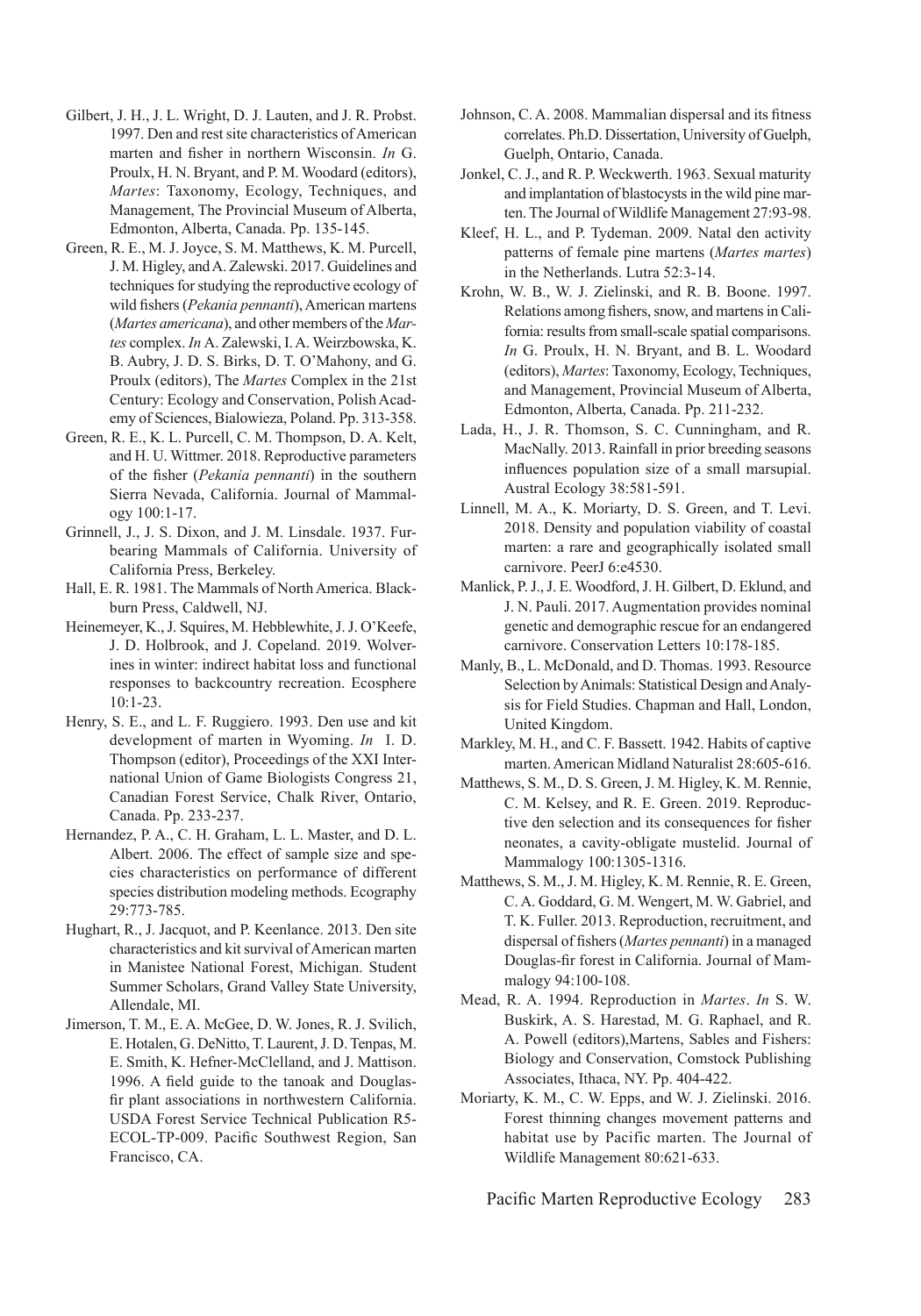- Moriarty, K. M., J. Verschuyl, A. J. Kroll, R. Davis, J. Chapman, and B. Hollen. 2019. Describing vegetation characteristics used by two rare forest-dwelling species: will established reserves provide for coastal marten in Oregon? PloS One 14:e0210865.
- Moriarty, K. M., W. J. Zielinski, and E. D. Forsman. 2011. Decline in American marten occupancy rates at Sagehen Experimental Forest, California. The Journal of Wildlife Management 75:1774-1787.
- Mortenson, J. A., and K. M. Moriarty. 2015. Ketamine and midazolam anesthesia in Pacifc martens (*Martes caurina*). Journal of Wildlife Disease 51:250-254.
- Mowat, G., S. Boutin, and B. G. Slough. 1996. Using placental scar counts to estimate litter size and pregnancy rate in lynx. The Journal of Wildlife Management 60:430-440.
- Mowat, G., A. P. Clevenger, A. D. Kortello, D. Hausleitner, M. Barrueto, L. Smit, C. Lamb, B. Dorsey, and P. K. Ott. 2020. The sustainability of wolverine trapping mortality in southern Canada. The Journal of Wildlife Management 84:213-226.
- Nichols, M. J. 2016. American marten denning behavior in Michigan. M.S. Thesis, Grand Valley State University, Allendale, MI.
- Paragi, T. F., S. M. Arthur, and W. B. Krohn. 1996. Importance of tree cavities as natal dens for fshers. Northern Journal of Applied Forestry 13:79-83.
- Payer, D. C., and D. J. Harrison. 1999. Infuences of timber harvesting and trapping on habitat selection and demographic characteristics of marten. Final Report. University of Maine, Orono.
- Pelletier, A. 2005. Preferences d'habitat estival, structure d'age et reproduction d'une population de martres d'Amerique (*Martes americana*) dans un secteur forestier amenage de maniere intensive au Nord-Ouest du Nouveau-Brunswick. M.S. Thesis, University of Moncton, Moncton, New Brunswick, Canada.
- Phillips, G. E., and A. W. Alldredge. 2000. Reproductive success of elk following disturbance by humans during calving season. The Journal of Wildlife Management 64:521-530.
- Poole, K. G., and R. P. Graf. 1996. Winter diet of marten during a snowshoe hare decline. Canadian Journal of Zoology 75:456-466.
- Poole, K. G., G. M. Matson, M. A. Strickland, A. J. Magoun, R. P. Graf, and L. M. Dix. 1994. Age and sex determination for American martens and fshers. *In*  S. W. Buskirk, A. S. Harestad, M. G. Raphael, and R. A. Powell (editors), Martens, sables, and fishers: biology and conservation, Cornell University Press, Ithaca, NY. Pp. 204-223.
- Proulx, G., and K. B. Aubry. 2017. The *Martes* complex: a monophyletic clade that shares many life history traits and conservation challenges. *In* A. Zalewski, I. A. Weirzbowska, K. B. Aubry, J. D. S. Birks, D. T. O'Mahony, and G. Proulx (editors), The *Martes*  Complex in the 21st Century: Ecology and Conservation, Polish Academy of Sciences, Bialowieza, Poland. Pp. 3-24.
- R Core Development Team. 2019. R: a language and environment for statistical computing. R Foundation for Statistical Computing. Vienna, Austria. Available online at www.R-project.org (accessed on 01 May 2018).
- Raphael, M. G., and L. L. Jones. 1997. Characteristics of resting and denning sites of American martens in central Oregon and western Washington. *In* G. Proulx, H. N. Bryant, and P. M. Woodard (editors), *Martes*: Taxonomy, Ecology, Techniques, and Management, The Provincial Museum of Alberta, Edmonton, Alberta, Canada. Pp. 146-165.
- Ritchie, J. W. 1953. Raising marten for twenty-four years. Fur Trade Journal of Canada 30:10-24.
- Rode, K. D., S. D. Farley, J. Fortin, and C. T. Robbins. 2007. Nutritional consequences of experimentally introduced tourism in brown bears. The Journal of Wildlife Management 71:929-939.
- Ruggiero, L. F., E. Pearson, and S. E. Henry. 1998. Characteristics of American marten den sites in Wyoming. Journal of Wildlife Management 62:663-673.
- Shults, B. S. 2001. Abundance and ecology of martens (*Martes americana*) in interior Alaska. M.S. Thesis, University of Alaska, Fairbanks.
- Sikes, R. S., and the Animal Care and Use Committee of the American Society of Mammalogists. 2016. Guidelines of the American Society of Mammalogists for the use of wild mammals in research and education. Journal of Mammalogy 97:663-688.
- Simon, T. L. 1980. Ecological study of the marten in the Tahoe National Forest, California. Ph.D. Dissertation, California State University, Sacramento.
- Slauson, K. M. 2017. Linking landscape pattern to population processes for a carnivorous mammal. Ph.D. Dissertation, University of Montana, Missoula.
- Slauson, K. M., G. A. Schmidt, W. J. Zielinski, P. J. Detrich, R. L. Callas, J. Thrailkill, B. Devlin-Craig, D. A. Early, K. A. Hamm, K. N. Schmidt, A. Transou, and C. J. West. 2019. A conservation assessment and strategy for the Humboldt marten (*Martes caurina humboldtensis*) in California and Oregon. USDA Forest Service General Technical Report GTR-PSW-260. Pacifc Southwest Research Station, Arcata, CA.
- Slauson, K. M., and W. J. Zielinski. 2009. Characteristics of summer and fall diurnal resting habitat used by American martens in coastal northwestern California. Northwest Science 83:35-45.

284 Delheimer et al.